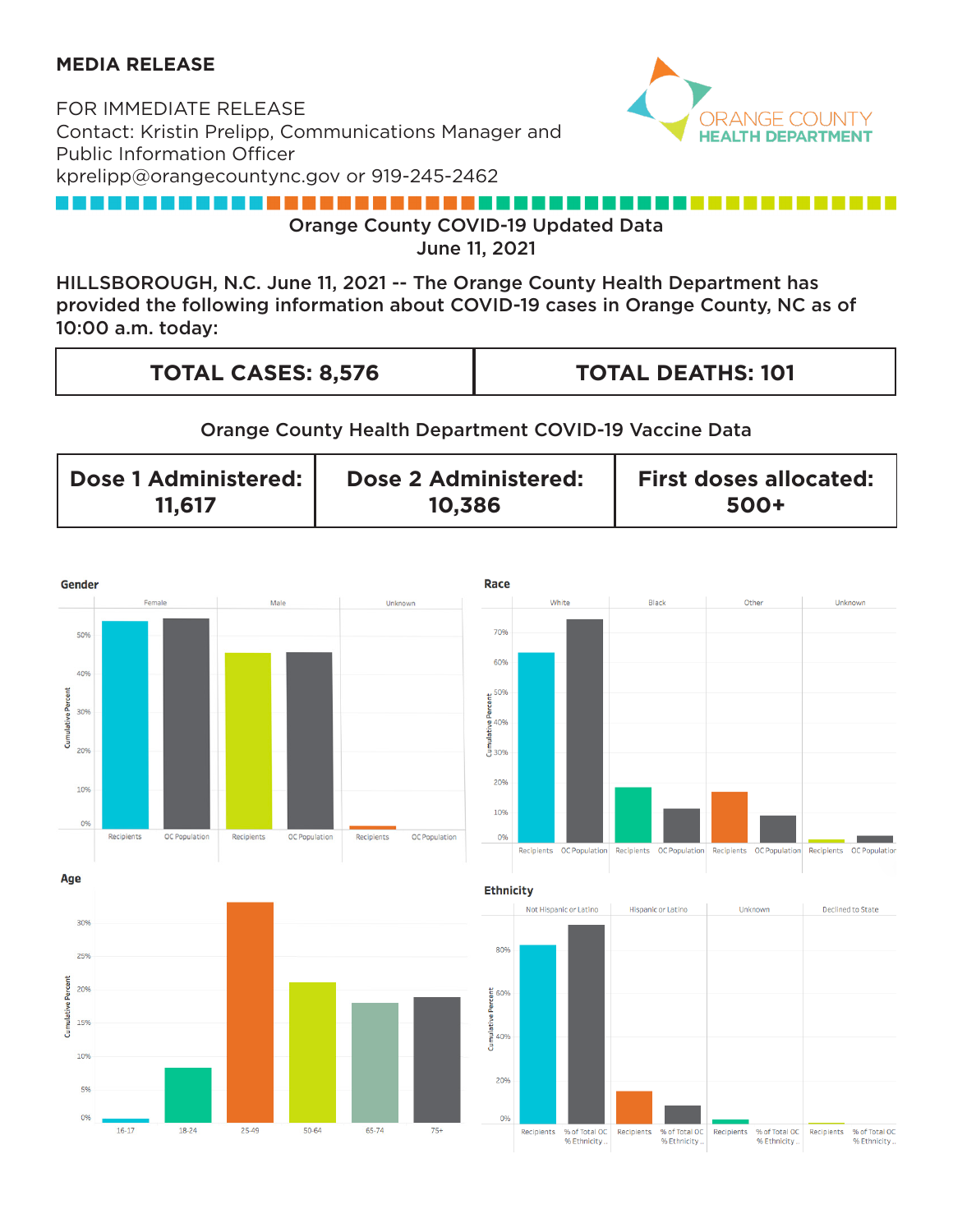

**Cases by Gender for Orange County** 

**Weekly Cases Trend Total Cases** 600 53% **Female**  $(4, 529)$ 400 47% **Male**  $(4,019)$ 200 0% **Suppressed**  $(1)$ 0 **SE E E E E E E E E E E E E E E E** 323<br>473 525 726 876 **Missing Data** 27

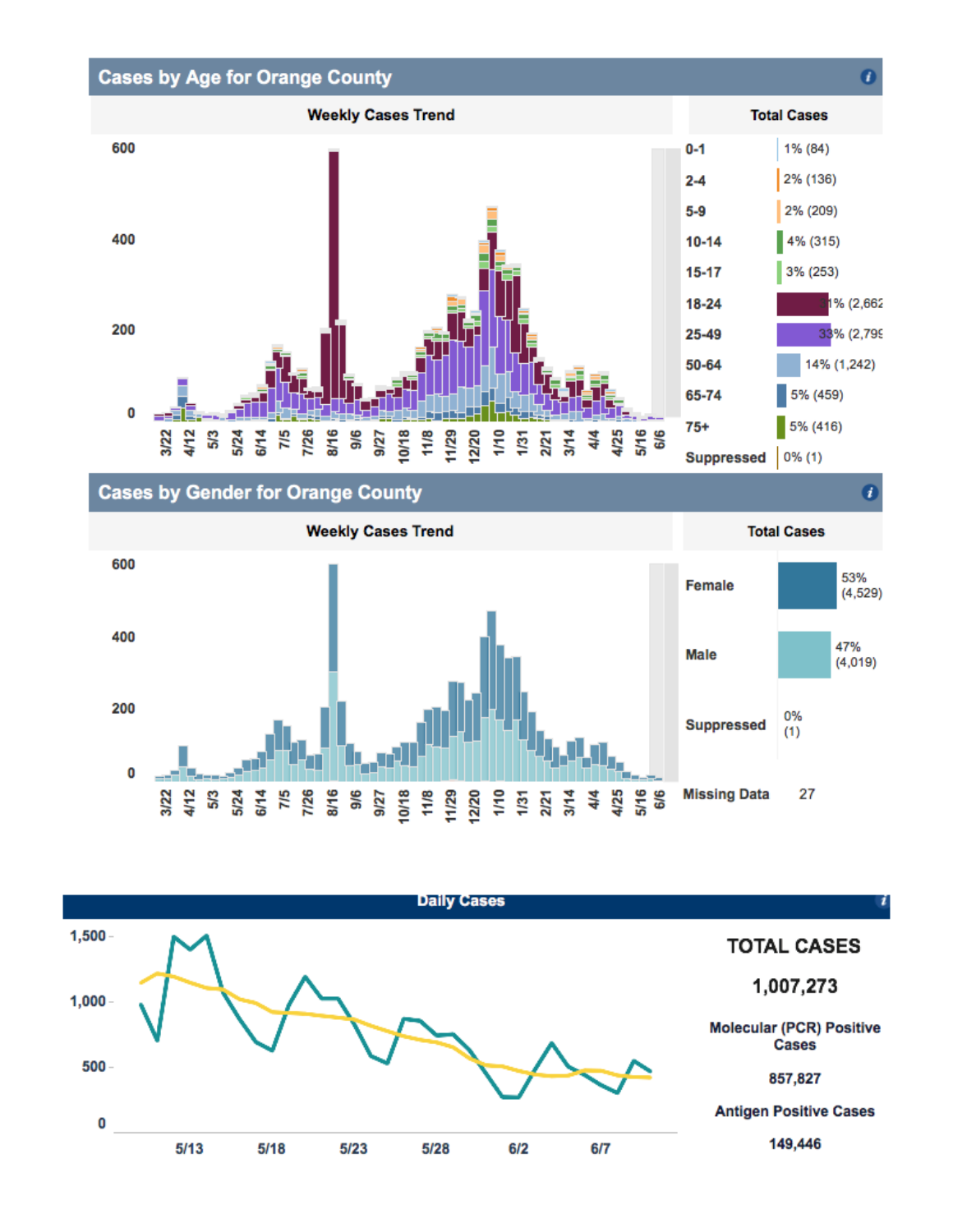